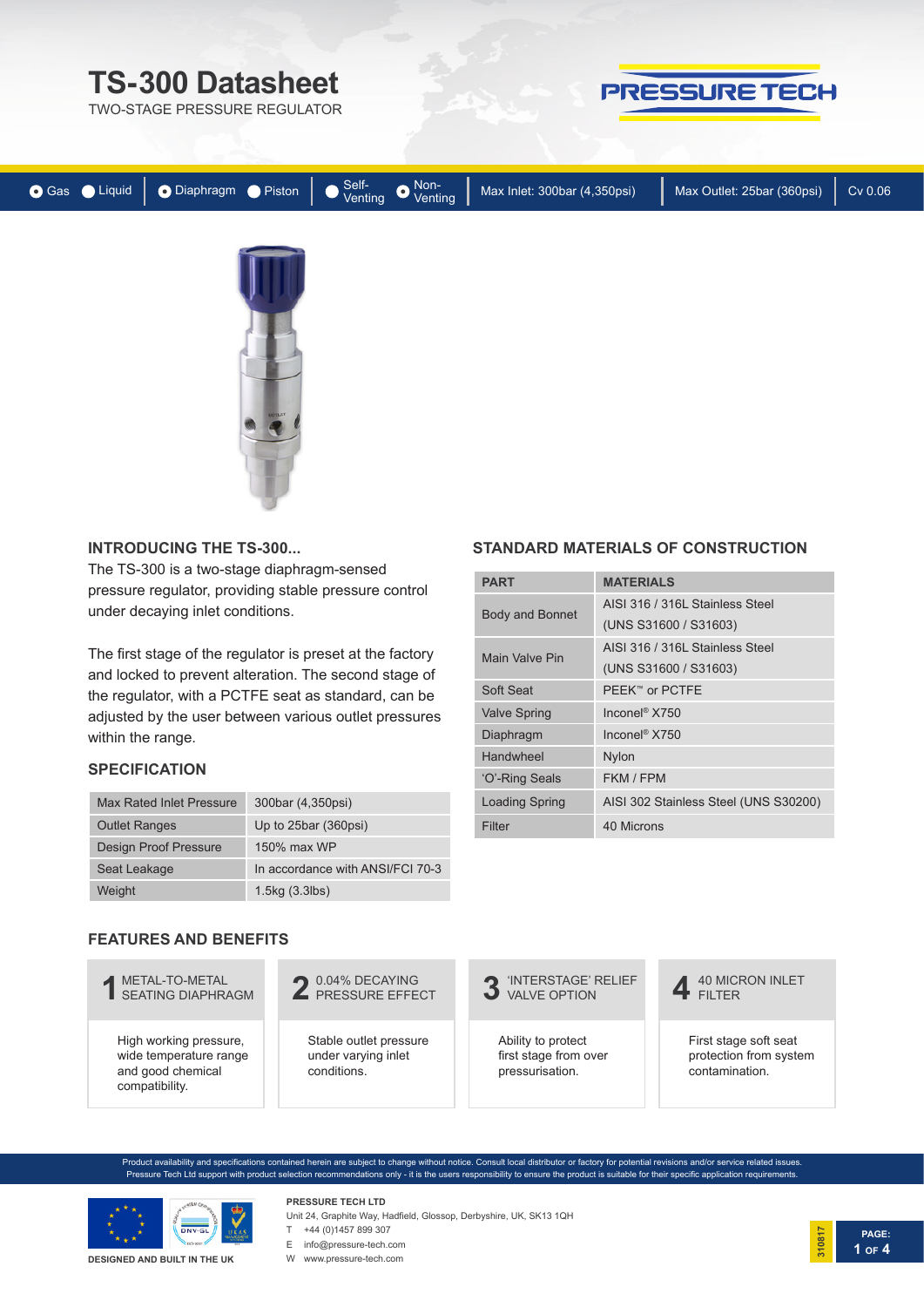

## **DRAWINGS AND INSTALLATION DIMENSIONS**

Dimensions shown for  $\frac{1}{4}$ " NPT option - please contact the office for additional connection options.



All gauge ports are 1/4" NPT as standard.



**PAGE:**

**2 OF 4**

**310817**



**DESIGNED AND BUILT IN THE UK**

#### Unit 24, Graphite Way, Hadfield, Glossop, Derbyshire, UK, SK13 1QH

T +44 (0)1457 899 307

- E info@pressure-tech.com
- W www.pressure-tech.com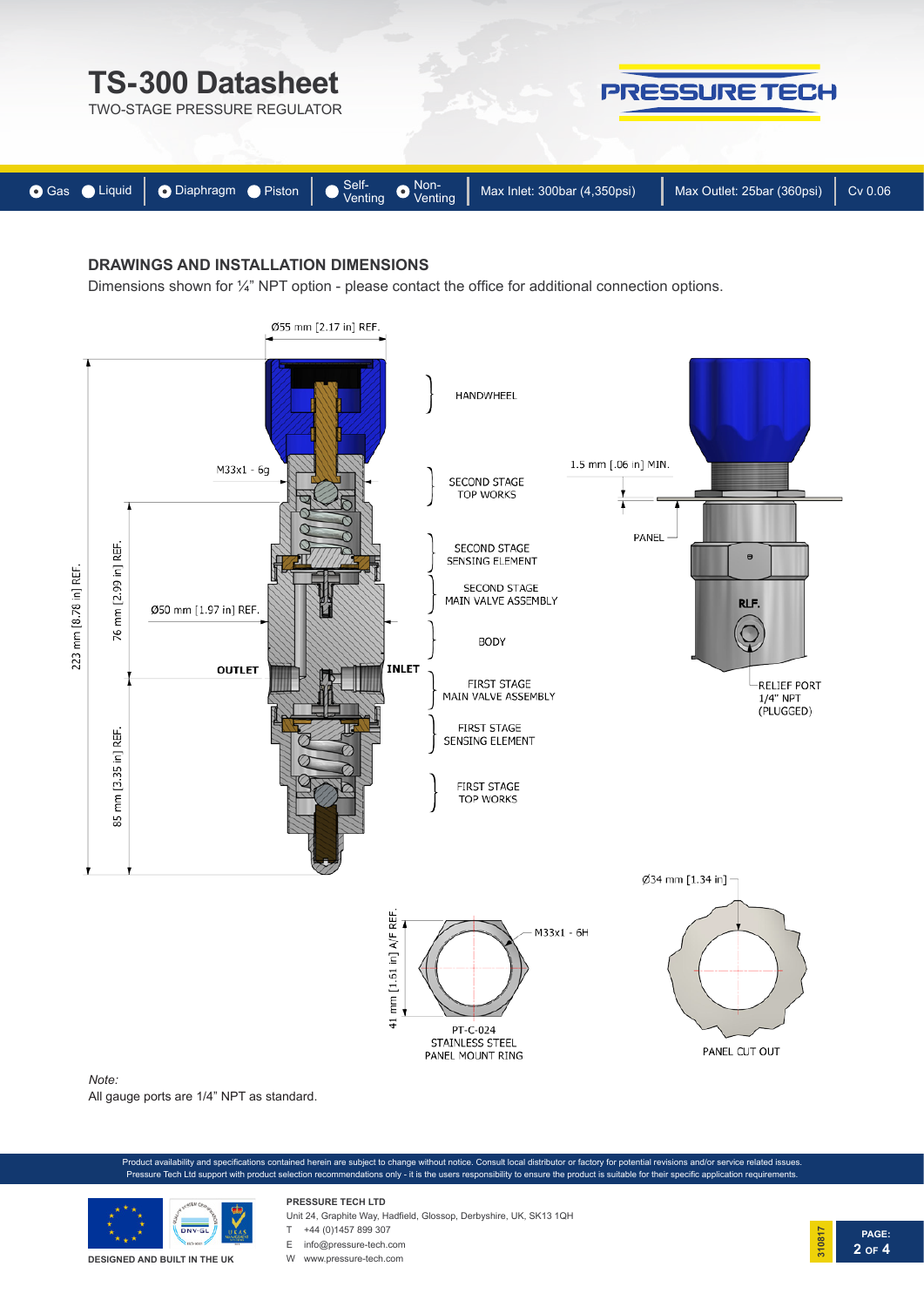

### **FLOW CURVE**

Please contact the office for further information.

#### **PORTING CONFIGURATIONS**



Product availability and specifications contained herein are subject to change without notice. Consult local distributor or factory for potential revisions and/or service related issues. Pressure Tech Ltd support with product selection recommendations only - it is the users responsibility to ensure the product is suitable for their specific application requirements.



**PRESSURE TECH LTD** Unit 24, Graphite Way, Hadfield, Glossop, Derbyshire, UK, SK13 1QH  $T +44 (0)1457899307$ 

E info@pressure-tech.com

W www.pressure-tech.com